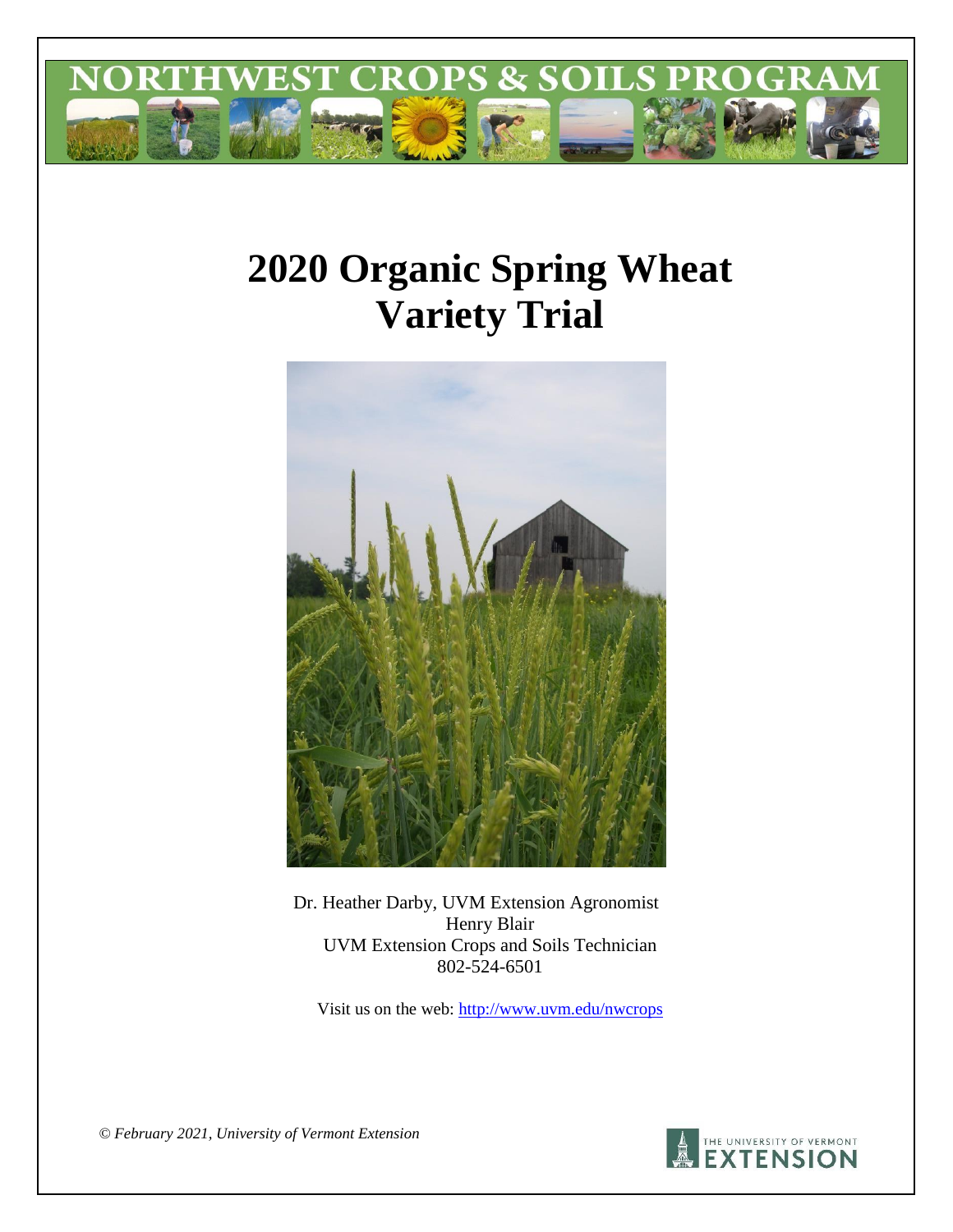#### **2020 ORGANIC SPRING WHEAT VARIETY TRIAL**

Dr. Heather Darby, University of Vermont Extension heather.darby[at]uvm.edu

In 2020, the University of Vermont Extension's Northwest Crops and Soils Program evaluated 34 spring wheat varieties to identify varieties that perform well in production systems in northern Vermont. The trial was established at the Borderview Research Farm in Alburgh, Vermont.

## **MATERIALS AND METHODS**

The spring wheat variety trial was initiated at Borderview Research Farm in Alburgh in April 2020. Plots were managed with practices similar to those used by producers in the surrounding area. Agronomic information is displayed in Table 1. The experimental design was a randomized complete block with four replicates. The previous crop was corn silage. The field was disked and spike tooth harrowed prior to planting. The field was fertilized with 19-19-19 at a rate of 300 lb ac-1 prior to seeding. Plots were seeded in 5' x 20' plots with a Great Plains Cone Seeder on 8-Apr at a seeding rate of 350 live seeds m<sup>-2</sup>. Thirtyfour varieties were planted. Field season data were collected on all varieties. From 12-Jun to 18-Jun, heading dates were recorded. When 50% of heads were emerged in the plot, the plot was determined to be headed out. Heights were determined on 20-Jul by taking three measurements per plot.

|                           | Alburgh, VT                                      |  |  |  |  |  |
|---------------------------|--------------------------------------------------|--|--|--|--|--|
| <b>Trial information</b>  | <b>Borderview Research Farm</b>                  |  |  |  |  |  |
| Soil type                 | Covington silty clay loam, 0 to 3 percent slopes |  |  |  |  |  |
| <b>Previous crop</b>      | Corn silage                                      |  |  |  |  |  |
| <b>Seeding rate</b>       | 350 live seeds $m2$                              |  |  |  |  |  |
| Row spacing (in)          | 6                                                |  |  |  |  |  |
| <b>Replicates</b>         | $\overline{4}$                                   |  |  |  |  |  |
| <b>Planting date</b>      | 8-Apr 2020                                       |  |  |  |  |  |
| Harvest date              | 20-Jul 2020                                      |  |  |  |  |  |
| Harvest area (ft)         | 5 x 20                                           |  |  |  |  |  |
| <b>Tillage operations</b> | Fall plow, disk & spike tooth harrow             |  |  |  |  |  |

|  | Table 1. Trial agronomic information, Alburgh, VT, 2020. |  |
|--|----------------------------------------------------------|--|
|  |                                                          |  |

|  | Table 2. Thirty-four spring wheat varietal information. |
|--|---------------------------------------------------------|
|--|---------------------------------------------------------|

| <b>Spring wheat</b><br>varieties | <b>Type</b> | <b>Seed source</b>                      |
|----------------------------------|-------------|-----------------------------------------|
| AC Scotia                        | HR.         | Semican Atlantic Inc., QC, Canada       |
| <b>AC Walton</b>                 | <b>HR</b>   | 2012 Saved trial seed, VT               |
| Alaska                           | <b>HR</b>   | Semican Atlantic Inc., QC, Canada, 2018 |
| <b>Barracuda</b>                 | <b>HR</b>   | Meridian Seeds, ND, 2018                |
| <b>Bolles</b>                    | <b>HR</b>   | Albert Lea Seed, MN                     |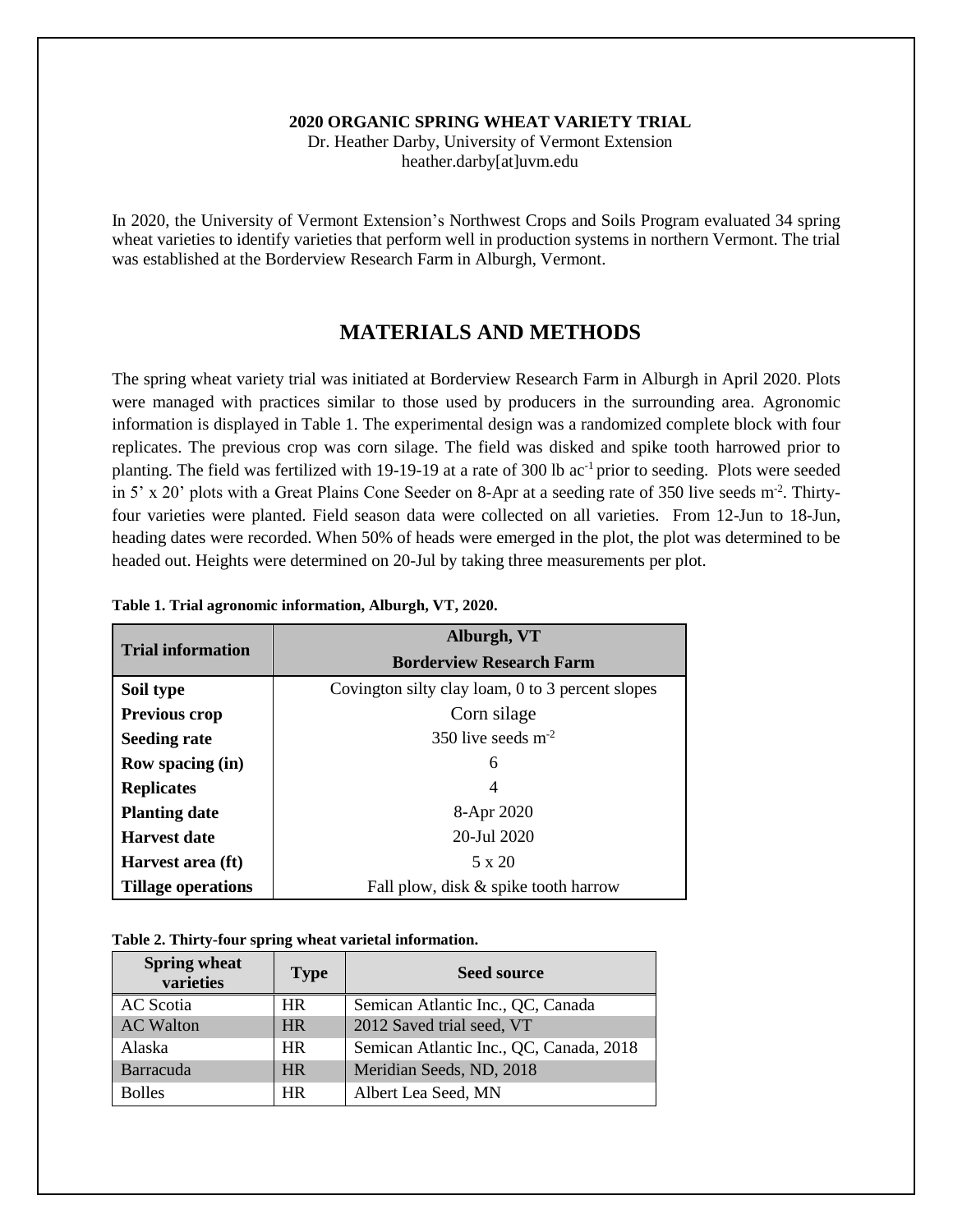| Camaro               | <b>HR</b> | 2017 Meridian Seeds, ND                 |
|----------------------|-----------|-----------------------------------------|
| Chevello             | <b>HR</b> | 2014 Meridian Seeds, ND                 |
| <b>CMV12638</b>      | <b>HR</b> | C&M Seeds, ON, Canada                   |
| Forefront            | <b>HR</b> | South Dakota State University, SD       |
| Glenn                | <b>HR</b> | Albert Lea Seed, MN                     |
| Lang-MN              | HR        | University of Minnesota, MN, 2017       |
| <b>LCS Albany</b>    | <b>HR</b> | Limagrain Cereal Seeds, LLC, CO         |
| <b>LCS</b> Anchor    | <b>HR</b> | Limagrain Cereal Seeds, LLC, CO         |
| <b>LCS</b> Breakaway | <b>HR</b> | Limagrain Cereal Seeds, LLC, CO         |
| LCS Iquaco           | <b>HR</b> | Limagrain Cereal Seeds, LLC, CO         |
| <b>LCS Nitro</b>     | <b>HR</b> | Limagrain Cereal Seeds, LLC, CO         |
| <b>LCS</b> Prime     | <b>HR</b> | Limagrain Cereal Seeds, LLC, CO         |
| <b>LCS</b> Pro       | <b>HR</b> | Limagrain Cereal Seeds, LLC, CO         |
| <b>LCS Rebel</b>     | HR        | Limagrain Cereal Seeds, LLC, CO         |
| <b>LCS</b> Trigger   | <b>HR</b> | Limagrain Cereal Seeds, LLC, CO         |
| LNR13-0627           | <b>HR</b> | Limagrain Cereal Seeds, LLC, CO         |
| Magog                | <b>HR</b> | Semican Atlantic Inc., QC, Canada       |
| Major                | <b>HR</b> | SynAgri, QC, Canada                     |
| Moka                 | <b>HR</b> | Semican Atlantic Inc., QC, Canada       |
| <b>MS 19SW1</b>      | <b>HR</b> | Meridian Seeds, ND                      |
| <b>MS 19SW2</b>      | <b>HR</b> | <b>Meridian Seeds ND</b>                |
| <b>MS</b> Ranchero   | <b>HR</b> | Meridian Seeds, ND                      |
| ND Vitpro            | <b>HR</b> | North Dakota State University, ND, 2017 |
| Pokona               | <b>HR</b> | Semican Atlantic Inc., QC, Canada, 2018 |
| Prevail              | <b>HR</b> | South Dakota State University, SD       |
| Prosper              | <b>HR</b> | Albert Lea Seed, MN                     |
| <b>RB07</b>          | <b>HR</b> | Minnesota Foundation Seed, MN           |
| Rocket               | <b>HR</b> | Semican Atlantic Inc., QC, Canada       |
| Shelly               | <b>HR</b> | Dahlman Seed Co., MN                    |

HR- Hard Red.

Plots were harvested with an Almaco SPC50 small plot combine on 20-Jul. Grain moisture, test weight, and yield were determined at harvest. Seed was cleaned with a small Clipper M2B cleaner (A.T. Ferrell, Bluffton, IN) and a subsample was collected to determine quality characteristics. Grain quality was determined at UVM Extension's Northwest Crop and Soils Quality Testing Laboratory (Burlington, Vermont). Samples were ground using the Perten LM3100 Laboratory Mill. Flour was analyzed for protein content using the Perten Inframatic 8600 Flour Analyzer. Most commercial mills target 12-15% protein content for bread wheat. Falling number was measured (AACC Method 56-81B, AACC Intl., 2000) on the Perten FN 1500 Falling Number Machine. The falling number indicates the level of enzymatic activity in the grain. It is determined by the time it takes, in seconds, for a stirrer to fall through a slurry of flour and water to the bottom of a test-tube. Falling numbers between 300-350 indicate low enzymatic activity and sound quality wheat. A falling number lower than 200 indicates high enzymatic activity and poor quality wheat, typically as a result of pre-harvest sprouting damage in the grain. Falling number above 400 is suitable but may retard fermentation when used for baking. Deoxynivalenol (DON),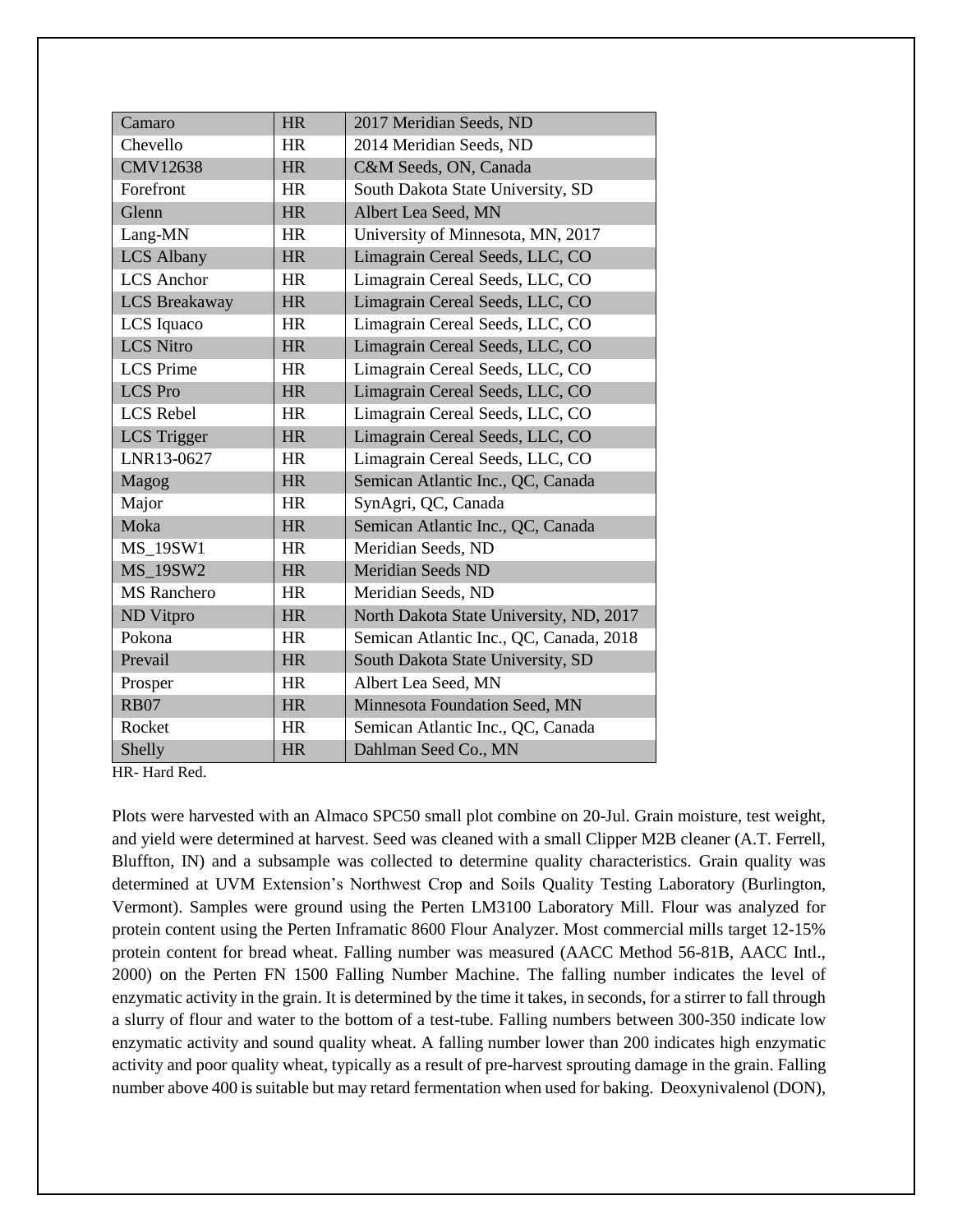a vomitoxin, was analyzed using Veratox DON 5/5 Quantitative test from the NEOGEN Corp. This test has a detection range of 0.5 to 5 ppm. Samples with DON values greater than 1 ppm are considered unsuitable for human consumption. One sample of each variety was run and all tested well below the threshold for human consumption (data not shown).

Stand characteristics were analyzed using mixed model analysis using the mixed procedure of SAS (SAS Institute, 1999). Replications within the trial were treated as random effects, and treatments were treated as fixed. Treatment mean comparisons were made using the Least Significant Difference (LSD) procedure when the F-test was considered significant  $(p<0.10)$ .

Variations in project results can occur because of variations in genetics, soil, weather, and other growing conditions. Statistical analysis makes it possible to determine whether a difference among treatments is real or whether it might have occurred due to other variations in the field. At the bottom of each table, a LSD value is presented for each variable (e.g. yield). Least Significant Differences (LSD's) at the 10% level of probability are shown. Where the difference between two treatments within a column is equal to or greater than the LSD value at the bottom of the column, you can be sure in 9 out of 10 chances that there is a real difference between the two values. Treatments that

| <b>Treatment</b> | Yield |
|------------------|-------|
| A                | 2100* |
| B                | 1900* |
| Ċ                | 1700  |
| <b>LSD</b>       | 300   |

were not significantly lower in performance than the highest value in a particular column are indicated with an asterisk. In the previous example, treatment A is significantly different from treatment C but not from treatment B. The difference between A and B is equal to 200, which is less than the LSD value of 300. This means that these treatments did not differ in yield. The difference between A and C is equal to 400, which is greater than the LSD value of 300. This means that the yields of these treatments were significantly different from one another.

## **RESULTS**

Seasonal precipitation and temperature recorded at Borderview Research Farm in Alburgh, VT are displayed in Table 3. An early period of dry weather allowed for early planting at the beginning of April. Cooler than average spring but warmer and drier summer led to 3433 Growing Degree Days (GDDs) accumulated April to July, which was 55 GDDs above the 30-year average. Precipitation from April to July was 3.81 inches below normal.

|  |  |  | Table 3. Seasonal weather data collected in Alburgh, VT, 2020. |  |
|--|--|--|----------------------------------------------------------------|--|
|  |  |  |                                                                |  |

|                                     | Apr     | <b>May</b> | Jun     | Jul     |
|-------------------------------------|---------|------------|---------|---------|
| Average temperature $({}^{\circ}F)$ | 41.6    | 56.1       | 66.9    | 74.8    |
| Departure from normal               | $-3.19$ | $-0.44$    | 1.08    | 4.17    |
|                                     |         |            |         |         |
| Precipitation (inches)              | 2.09    | 2.35       | 1.86    | 3.94    |
| Departure from normal               | $-0.72$ | $-1.04$    | $-1.77$ | $-0.28$ |
|                                     |         |            |         |         |
| Growing Degree Days (32°-95°F)      | 315     | 746        | 1046    | 1326    |
| Departure from normal               | -99     | $-13$      | 35      | 132     |

Based on weather data from a Davis Instruments Vantage Pro2 with WeatherLink data logger. Historical averages are for 30 years of NOAA data (1981-2010) for Burlington, VT.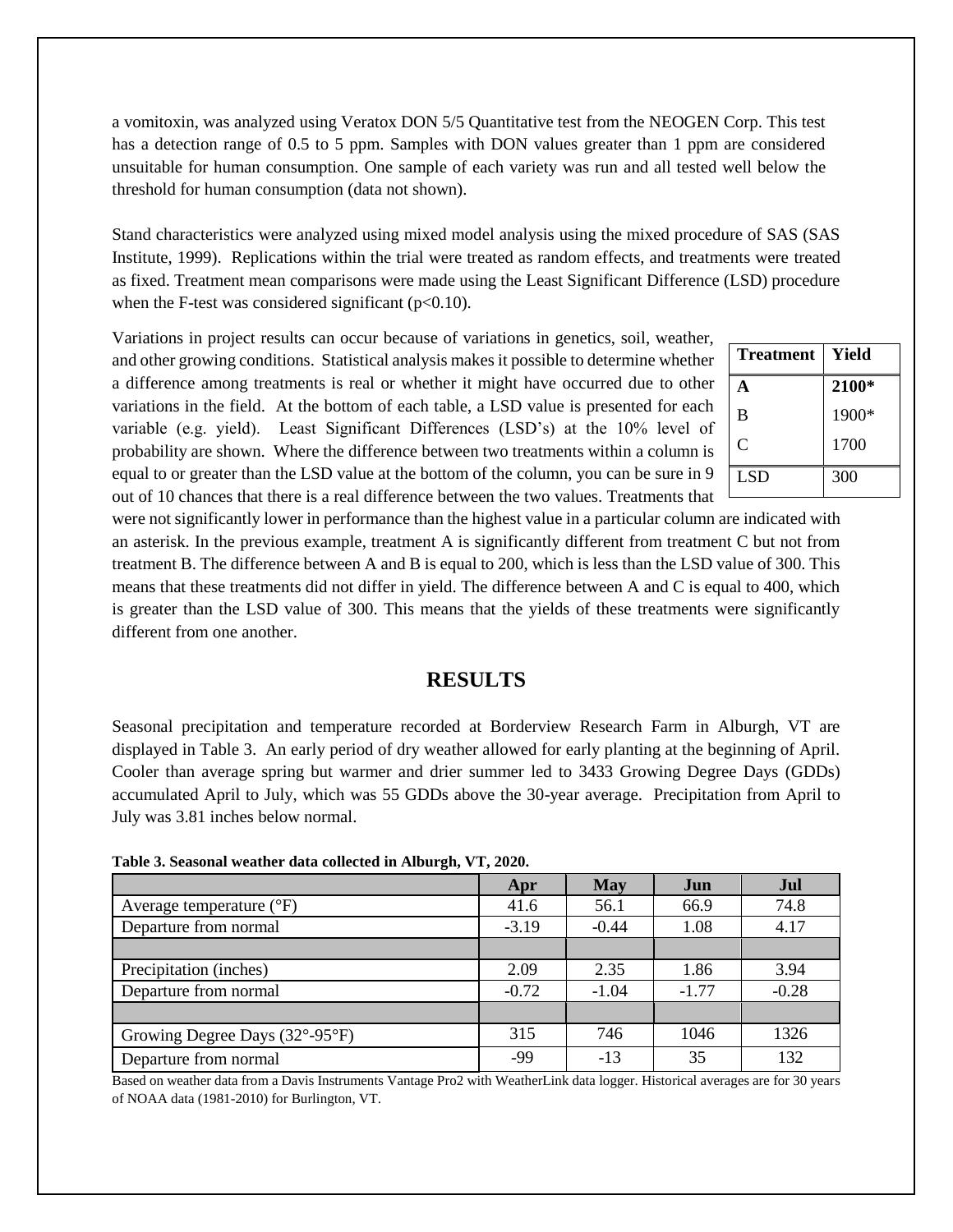Table 4 shows heading date and harvest data for the spring wheat trial. Spring wheat varieties had an average yield of 3181 lbs ac<sup>-1</sup> adjusted for 13.5% moisture, which was higher than previous years. The top yielding variety was LCS Pro at  $3842$  lbs ac<sup>-1</sup>. Every variety in the trial yielded above 2000 lbs ac<sup>-1</sup>. AC Scotia had the highest average plant height at 94.9 cm and Chevello the lowest at 66.2 cm.

Harvest moisture below 14% is desirable for grain storage. Wheat above this moisture content must be dried down after harvest, adding time and cost to farmers. Most varieties in this trial had moistures at or above 14% and required drying before storage with the exception of Prevail, Forefront, MS Ranchero, Lang-MN, Barracuda, LNR13-0627, and LCS Anchor. LCS Anchor had the lowest harvest moisture at 13.0%. Test weight is the measure of grain density, which is determined by weighing a known volume of grain. Industry standard for wheat is 60 lbs bu<sup>-1</sup>. Forefront had the highest test weight at 61.1 lbs bu<sup>-1</sup> with ND Vitpro, Lang-MN, Glenn, and Barracuda testing at or above 60 lbs bu<sup>-1</sup>.

|                    |                |                       |                                  |                     | <b>Yield 13.5%</b>            |
|--------------------|----------------|-----------------------|----------------------------------|---------------------|-------------------------------|
|                    | <b>Heading</b> | Height                | <b>Test</b>                      | <b>Moisture</b>     | moisture                      |
| <b>Variety</b>     | date           | $\mathbf{cm}$         | weight                           | $\frac{0}{0}$       | $\text{lbs}$ ac <sup>-1</sup> |
|                    |                |                       | $\mathbf{lbs}\,\mathbf{bu}^{-1}$ |                     |                               |
| <b>AC</b> Scotia   | $17-J$ un      | $94.9^{at}$           | $53.2^{e-j}$                     | $17.9^{c-g}$        | $3705^{a-c}$                  |
| <b>AC Walton</b>   | $16$ -Jun      | $91.7^{ab}$           | $54.6^{\text{c-h}}$              | $17.7c-g$           | 3004 <sup>a-e</sup>           |
| Alaska             | $15-J$ un      | $87.9^{a-e}$          | $54.9^{b-g}$                     | $16.6^{d-i}$        | 3448 <sup>a-e</sup>           |
| Barracuda          | $14-Jun$       | $69.4^{j-1}$          | $60.0^{a-d}$                     | $13.2^{i-k}$        | 2898 <sup>c-f</sup>           |
| <b>Bolles</b>      | $16$ -Jun      | $79.3^{e-i}$          | $54.2^{d-i}$                     | $19.1^{b-e}$        | 3567 <sup>a-c</sup>           |
| Camaro             | $15-Jun$       | $72.6^{i-1}$          | $58.3^{a-f}$                     | $14.6^{g-k}$        | 3283 <sup>a-e</sup>           |
| Chevello           | $15$ -Jun      | 66.2 <sup>1</sup>     | $59.5^{a-d}$                     | $14.7g-k$           | $3126^{a-e}$                  |
| <b>CMV12638</b>    | $17-J$ un      | $88.7^{a-d}$          | $48.7h-j$                        | $22.3^{b}$          | 3768 <sup>ab</sup>            |
| Forefront          | $15$ -Jun      | $87.9^{a-e}$          | 61.1 <sup>a</sup>                | $13.4^{i-k}$        | $3681^{a-c}$                  |
| Glenn              | $14-J$ un      | $82.7^{\text{c-h}}$   | $60.3^{a-c}$                     | $15.7^{f-k}$        | $2731^{d-f}$                  |
| Lang-MN            | $15-J$ un      | $74.9^{g-k}$          | $60.5^{ab}$                      | $13.3^{i-k}$        | $2919^{b-f}$                  |
| <b>LCS Albany</b>  | $15$ -Jun      | $73.2^{i-1}$          | $56.4^{a-g}$                     | $15.2^{f-k}$        | $2966^{b-e}$                  |
| LCS Anchor         | $14-J$ un      | 66.7 <sup>kl</sup>    | $57.2^{a-g}$                     | 13.0 <sup>k</sup>   | $2085$ <sup>f</sup>           |
| LCS Breakaway      | $14-J$ un      | $73.6^{i-1}$          | $58.2^{a-g}$                     | $16.4^{d-i}$        | 3263 <sup>a-e</sup>           |
| LCS Iquaco         | $16$ -Jun      | $80.2^{d-i}$          | $56.1^{a-g}$                     | $17.5^{\text{c-h}}$ | 3276 <sup>a-e</sup>           |
| <b>LCS Nitro</b>   | $16$ -Jun      | $67.6^{j-1}$          | $56.4^{a-g}$                     | $14.6^{g-k}$        | 3209a-e                       |
| <b>LCS</b> Prime   | $15-J$ un      | $80.3^{d-i}$          | $58.0^{a-g}$                     | $17.0c-h$           | 3347 <sup>a-e</sup>           |
| <b>LCS</b> Pro     | $15$ -Jun      | $83.6^{b-g}$          | $56.8^{a-g}$                     | $17.7c-g$           | 3842 <sup>a</sup>             |
| <b>LCS</b> Rebel   | $15-J$ un      | $74.4^{h-1}$          | $58.1^{a-g}$                     | $15.8^{e-k}$        | $2737^{d-f}$                  |
| <b>LCS</b> Trigger | $17-Jun$       | $76.2$ <sup>f-j</sup> | $52.4^{g-j}$                     | $20.0^{bc}$         | 3352 <sup>a-e</sup>           |
| LNR13-0627         | $14-Jun$       | $66.8^{k1}$           | $59.9^{a-d}$                     | $13.1^{jk}$         | $2979^{b-e}$                  |
| Magog              | $16$ -Jun      | $89.7^{a-c}$          | $57.6^{a-g}$                     | $16.5^{e-k}$        | 2949b-e                       |
| Major              | $18 - Jun$     | $90.8^{a-c}$          | $47.4^{j}$                       | $26.2^{\rm a}$      | $3053^{a-e}$                  |
| Moka               | $15-J$ un      | $84.7^{b-f}$          | $55.2^{a-g}$                     | $16.3^{d-k}$        | $2635$ <sup>ef</sup>          |
| <b>MS</b> Ranchero | $14-Jun$       | $72.3^{i-1}$          | $56.9^{a-g}$                     | $13.4^{i-k}$        | 2982b-e                       |
| <b>MS 19SW1</b>    | $15-J$ un      | $89.3^{a-c}$          | $56.7^{a-g}$                     | $16.4^{d-k}$        | 3353 <sup>a-e</sup>           |

**Table 4. Spring wheat harvest data, Alburgh, VT, 2020.**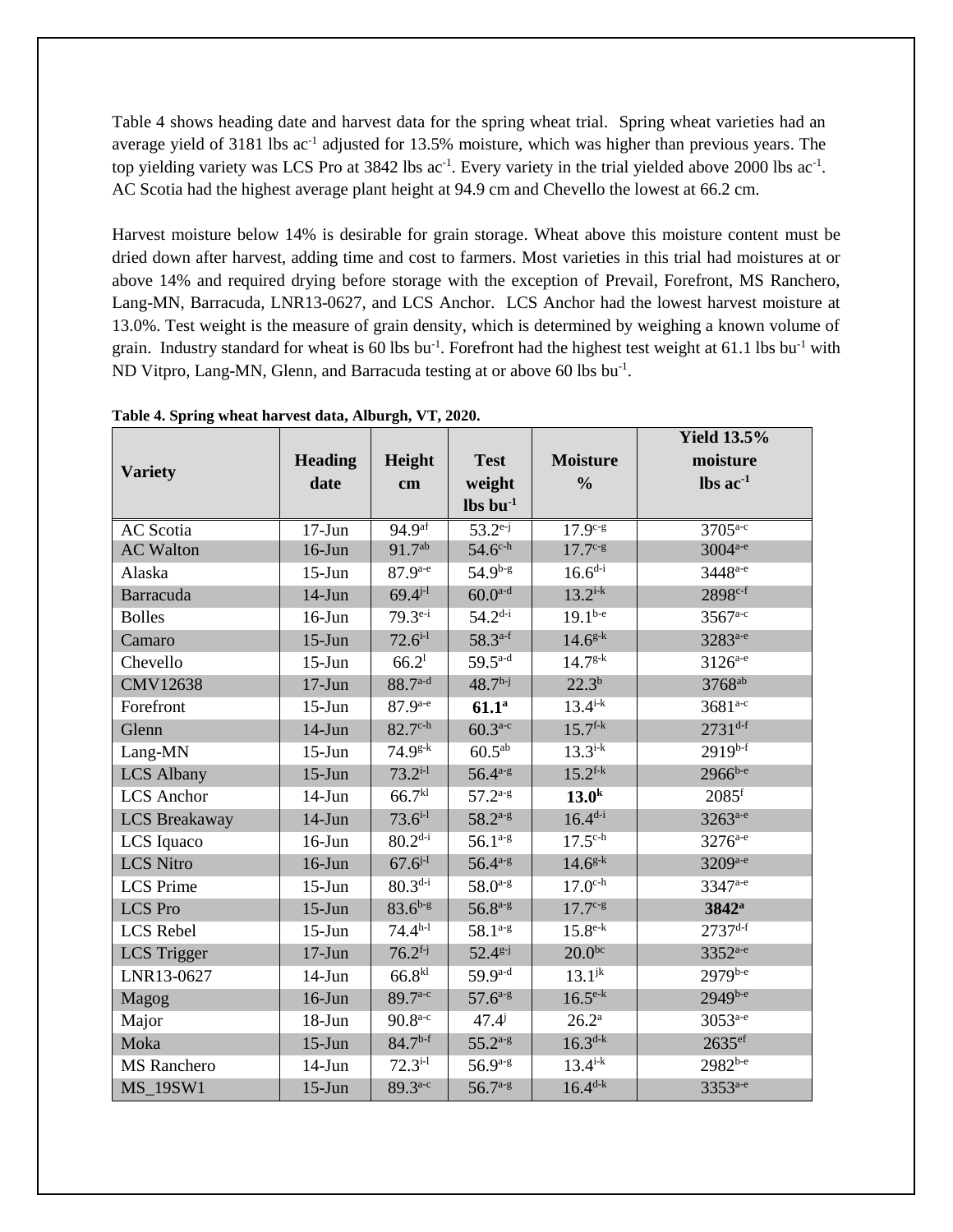| MS 19SW2       | $15$ -Jun | $81.2^{d-i}$ | $59.5^{\text{a-d}}$   | $15.4^{\text{f-k}}$ | $3361^{a-e}$        |
|----------------|-----------|--------------|-----------------------|---------------------|---------------------|
| ND Vitpro      | $15$ -Jun | $79.6^{e-i}$ | 60.9 <sup>a</sup>     | $14.9^{g-k}$        | $3096^{a-e}$        |
| Pokona         | $16$ -Jun | $89.1^{a-c}$ | $56.2^{a-g}$          | $18.6^{c-f}$        | $3117^{a-e}$        |
| Prevail        | $15$ -Jun | $73.2^{i-1}$ | $59.9^{a-d}$          | $13.5^{i-k}$        | 3333 <sup>a-e</sup> |
| Prosper        | $16$ -Jun | $79.3^{e-i}$ | $59.1^{a-e}$          | $14.2^{h-k}$        | $3523^{a-d}$        |
| <b>RB07</b>    | $15$ -Jun | $73.9^{i-1}$ | $48.6^{ij}$           | $14.1^{h-k}$        | $3219^{a-e}$        |
| Rocket         | $16$ -Jun | $87.8^{a-e}$ | $53.2$ <sup>f-j</sup> | $19.6^{b-d}$        | $3345^{a-e}$        |
| Shelly         | $16$ -Jun | $72.7^{i-1}$ | $56.3^{a-g}$          | $16.2^{e-k}$        | 3008 <sup>a-e</sup> |
| LSD $(p=0.10)$ | NSt       | 8.72         | 5.9                   | 3.4                 | 857                 |
| Trial mean     | $15$ -Jun | 79.5         | 56.5                  | 16.3                | 3181                |

 $\overline{T}$  Within a column, values labelled with the same letter have no significant difference between treatments (p=0.10). Highest values are shown in **bold**.

Ϯ NS; no significant difference between treatments at the p=0.10 level.

All varieties tested above 12% protein, adjusted for 12% moisture, which is within the range for high quality bread flour (Table 5). The ideal range for bread wheat is 12-15% crude protein, though some artisan bread bakers have found success working with wheat in the 10-12% range, depending on the end-product. The trial mean is 14.6% protein and 13 varieties tested above 15%.

The falling number trial mean was 403 seconds. LCS Albany had the lowest falling number at 344, within the ideal range for bread baking. As mentioned previously, falling number measures viscosity by recording the time in seconds it takes for a plunger to fall through a slurry to the bottom of a test tube. The viscosity is an indicator of enzymatic (alpha-amylase) activity in the kernel which most often results from pre-harvest sprouting in the grain. Low falling number indicates high enzymatic activity, or more pre-harvest sprouting damage. This is most common if there are rain events as the grain is ripening prior to harvest. Low falling number, below 250, has a negative impact on bread quality and can lead to lower prices paid for the wheat or possible rejection at the mill. The ideal range for wheat is 250-350. High falling numbers, over 400 seconds, can potentially lead to slower fermentation, poorer loaf volume and drier bread texture, depending on the end product.

One replicate per variety was tested for deoxynivalenol (DON) vomitoxin, and all were below the FDA threshold of 1 ppm which is considered safe for human consumption (data not shown).

| <b>Variety</b>   | Crude protein @<br>12.5% moisture<br>$\frac{0}{0}$ | <b>Falling</b><br><b>Number</b><br>seconds |
|------------------|----------------------------------------------------|--------------------------------------------|
| <b>AC</b> Scotia | $14.2^{g-11}$                                      | $390^{e-i}$                                |
| <b>AC Walton</b> | $14.2^{g-1}$                                       | $419^{a-e}$                                |
| Alaska           | $15.1^{b-g}$                                       | $423^{a-e}$                                |
| Barracuda        | $15.1^{b-g}$                                       | $433^{a-d}$                                |
| <b>Bolles</b>    | $16.1^{a-c}$                                       | $419^{a-e}$                                |
| Camaro           | $16.9^{a}$                                         | $393^{\text{e-h}}$                         |

**Table 5. Spring wheat quality data, Alburgh, VT, 2020.**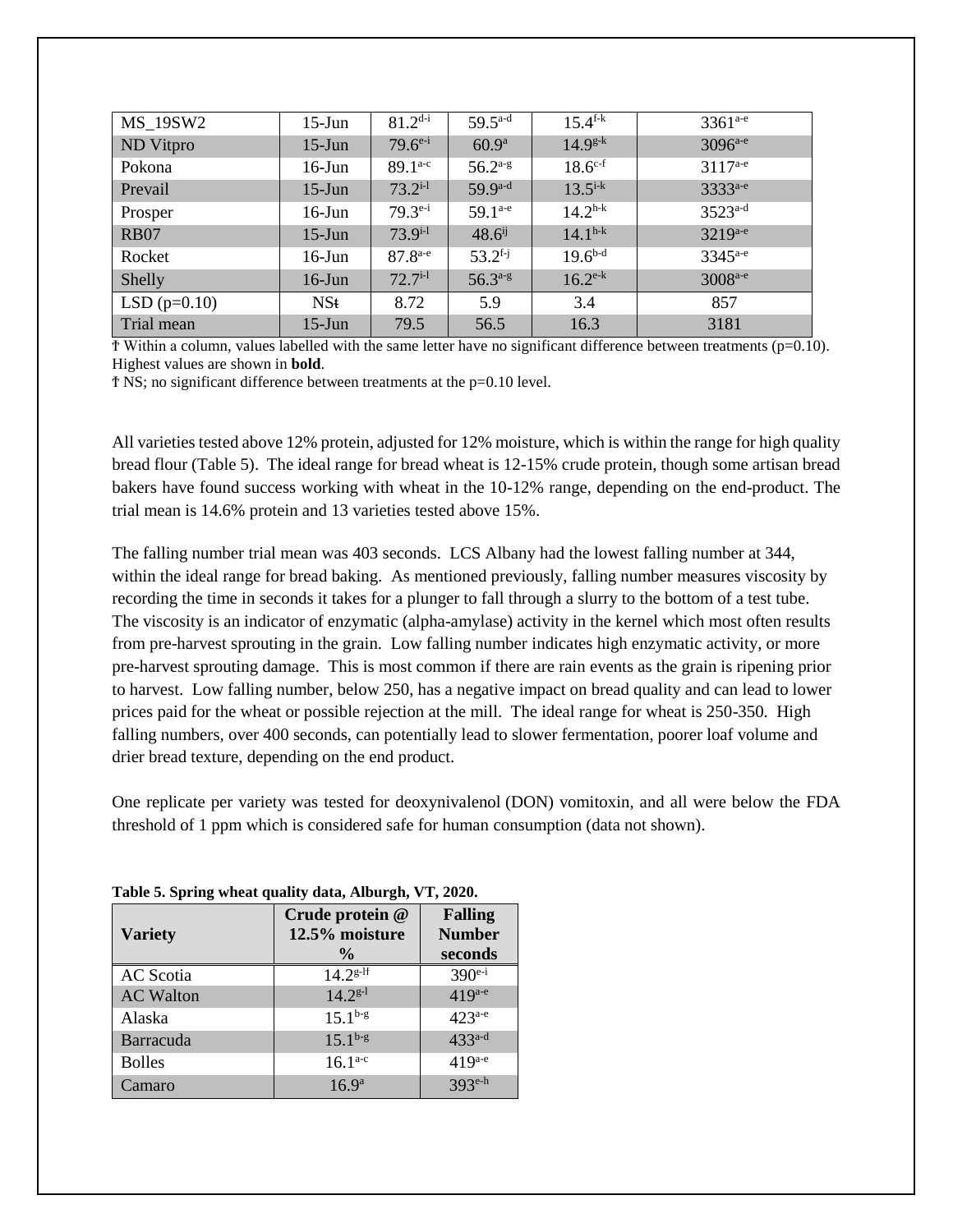| Chevello             | $13.8^{h-1}$        | $381^{f-j}$          |
|----------------------|---------------------|----------------------|
| <b>CMV12638</b>      | $13.9^{g-1}$        | $414^{a-f}$          |
| Forefront            | $14.1g-1$           | 398e-g               |
| Glenn                | 16.2 <sup>ab</sup>  | $380^{f-j}$          |
| Lang-MN              | $15.1^{b-g}$        | $439a-c$             |
| <b>LCS Albany</b>    | $13.5^{k-m}$        | $344^k$              |
| <b>LCS</b> Anchor    | $16.1^{a-d}$        | $424^{a-e}$          |
| <b>LCS Breakaway</b> | $15.9^{a-e}$        | 395 <sup>e-g</sup>   |
| LCS Iquaco           | $15.0^{b-i}$        | $354$ <sup>jk</sup>  |
| <b>LCS Nitro</b>     | $13.8^{i-1}$        | $441^{ab}$           |
| <b>LCS</b> Prime     | $13.3^{\text{lm}}$  | $396e-g$             |
| <b>LCS</b> Pro       | $15.0^{b-h}$        | 397e-g               |
| LCS Rebel            | $14.9^{c-j}$        | $403^{d-g}$          |
| <b>LCS</b> Trigger   | $12.5^{\rm m}$      | $407^{b-g}$          |
| LNR13-0627           | $13.5^{\text{l-m}}$ | $413^{a-g}$          |
| Magog                | $14.0^{g-1}$        | $444^a$              |
| Major                | $14.9^{d-j}$        | $358^{h-k}$          |
| Moka                 | $14.7^{f-k}$        | $377$ <sup>i-k</sup> |
| <b>MS_19SW1</b>      | $15.5^{b-f}$        | $422^{a-e}$          |
| <b>MS_19SW2</b>      | $13.7^{j-m}$        | $401^{d-g}$          |
| <b>MS</b> Ranchero   | $13.2^{\text{lm}}$  | $424^{\mathrm{a-e}}$ |
| ND Vitpro            | $15.8^{a-f}$        | $407^{b-g}$          |
| Pokona               | $13.9^{g-1}$        | $405^{\mathrm{c-g}}$ |
| Prevail              | $14.6^{f-k}$        | $411^{a-g}$          |
| Prosper              | $13.9^{h-1}$        | $405^{\mathrm{c-g}}$ |
| <b>RB07</b>          | $15.0^{b-i}$        | $402^{d-g}$          |
| Rocket               | $14.7^{e-j}$        | $358$ i-k            |
| Shelly               | $14.2^{g-1}$        | $419^{a-e}$          |
| $LSD(p=0.10)$        | 1.2                 | 35                   |
| Trial mean           | 14.6                | 403                  |

Ϯ Within a column, values labelled with the same letter have no significant difference between treatments (p=0.10).

## **DISCUSSION**

The 2020 growing season was warmer and drier than the 30-year average. This allowed for early planting in April and quality targets within ideal ranges across the grain trials at Borderview Research Farm. Warm, dry weather during grain dry down is favorable for most cereal grain crops. Spring wheat trial yields were higher in 2020 than each of the previous seven seasons. Protein was high for every spring wheat variety planted, all well within the ideal range for bread baking, the most common end-use for hard red spring wheat. Falling numbers were high, indicating low pre-harvest sprouting damage, a result of little to no rainfall in the days leading up to harvest. DON levels were very low. Early planting and relatively cool weather during the vegetative phase of cereal grain development helped to promote these high yields.